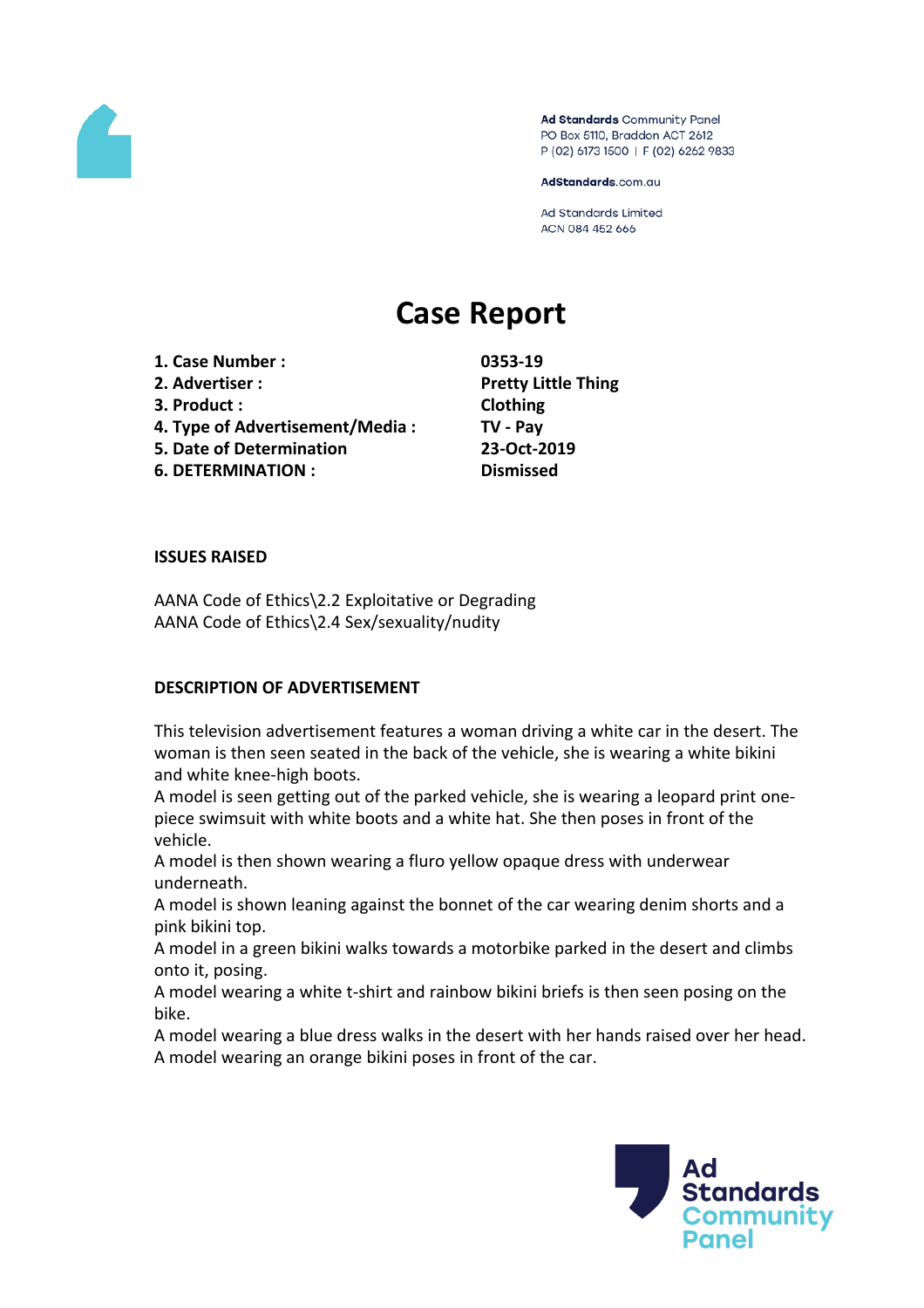

### **THE COMPLAINT**

A sample of comments which the complainant/s made regarding this advertisement included the following:

*The advertisement shows young women wearing 'swimwear' lingerie in provocative, sexualised, and demeaning poses. Much of the advertisement is focused on the womens breasts and buttocks, with these prominently exposed and exaggerated. The clothing and posing is extremely revealing and sexual in nature.*

*This sort of advertising is irresponsible showing young girls overly sexualised and promoting this as beauty*

*Irresponsibility to represent clothing that sexually to the teen market sending a very distinctive message*

*I don't appreciate my family being subjected to this in mainstream TV hours or even at all.*

*Highly sexist, contributes to a wider and growing problem of harassment abuse chauvinism, body image issues and eating disorders*

*Stop promoting sex and near nudity as beautiful to our youth*

*Completely destructive and disgusting*

*Take responsibility for what you are promoting!!*

*The entire advertisement is beyond provocative and borders on soft porn is unnecessary and should be banned*

*Has a major negative impact on Male and female teens minds and impacts our adult society*

*Get rid of it*

*I found it offensive and inappropriate. One of the worst ones yet. Too much showing of bottoms. Dont think its appropriate for children to see these ads from clothing companies. Its hard enough for young girls. These ads look like they are aimed more at men. Would prefer they be on late at night when kids asleep.*

*Sexual content not suitable for general screening in an early evening time slot*

*The sexualisation of women, g string partial nudity, the girl looked young, the sexual positions she was suggesting is not appropriate when there is no pre warning of content like programs/movies. I had no choice to not watch it. We would never see men protrayed like this in adverts. Please don't reply that it is acceptable as she was confident, i am sure there are women in pornovraphic movies that act confident. If Adventure World think it is not appropriate for famlies then why is it in G rated adverts that are for all tv viewers. Very offensive.*

#### **THE ADVERTISER'S RESPONSE**

Comments which the advertiser made in response to the complainant/s regarding this advertisement include the following: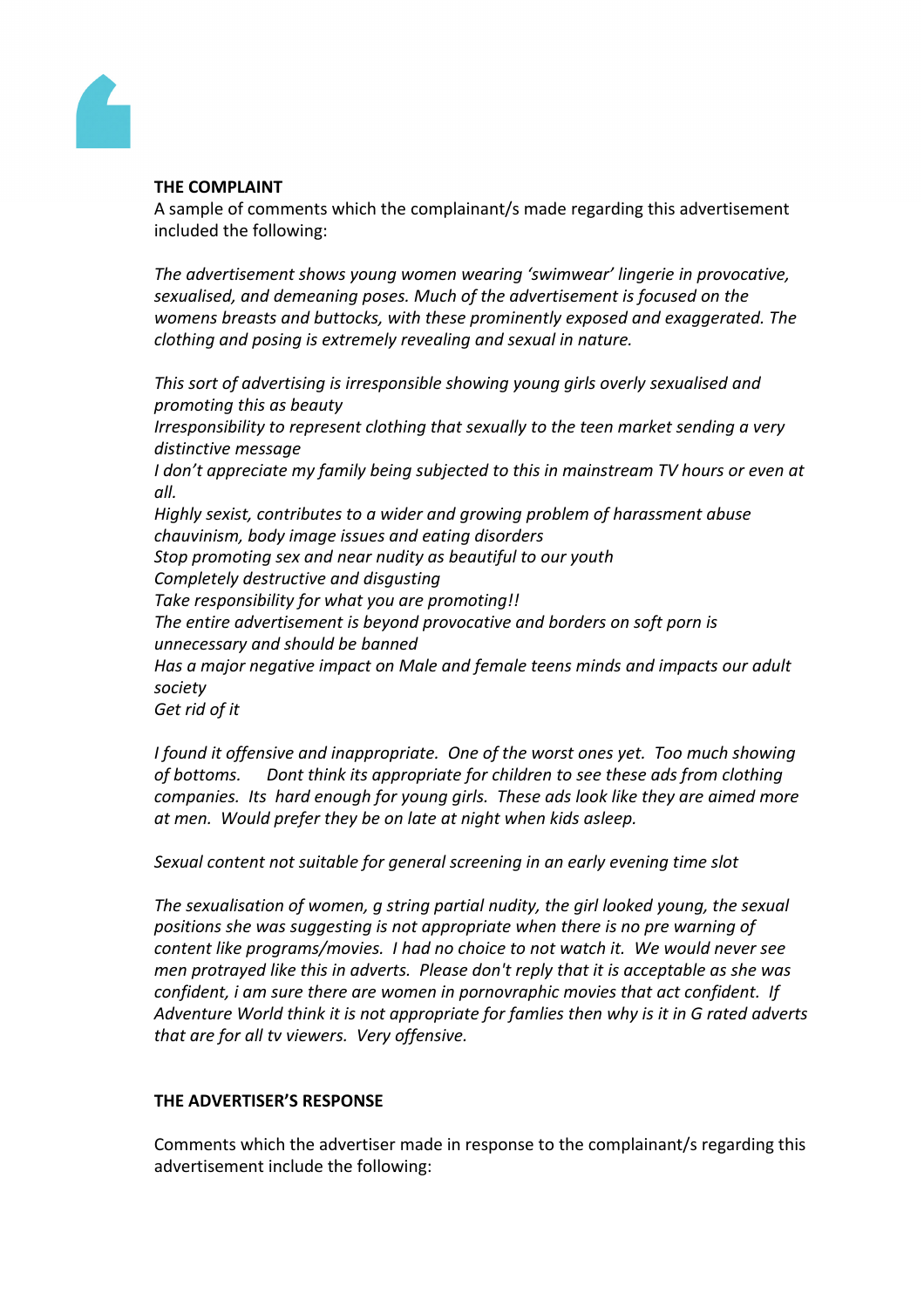

*There is no sexual content in this ad (2.4), discrimination or vilification (2.1), exploitation or degrading (2.2), Violence (2.3), Language (2.5), health and safety issues (2.6) and is distinguishable as advertising (2.7)*

*PLT takes matters such as these extremely serious. On this occasion, PLT challenges the complainants' belief that the advertisement is inappropriate.* 

*In this particular instance, PLT are advertising their swimwear collection and it is reasonable for an advertiser, such as PLT to use an attractive model to showcase such seasonal items available for purchase.* 

*The clothing items are relevant to the target audience and are reflective of current fashion trends and the current weather in season. Models are not displayed in a suggestive or sexual manner.*

*The advertisement does not feature explicit nudity and we believe it communicates the products with sensitivity, as per Section 2.4 of the Code of Ethics.*

## **THE DETERMINATION**

The Ad Standards Community Panel (the Panel) considered whether this advertisement breaches Section 2 of the AANA Code of Ethics (the Code).

The Panel noted the complainants' concerns that the advertisement is sexualised and sexually suggestive, is pornographic, is exploitative and degrading of women and airs at a time when children would be viewing.

The Panel viewed the advertisement and noted the advertiser's response.

The Panel noted that Section 2.2 of the Code states: "Advertising or marketing communications should not employ sexual appeal: (a) where images of Minors, or people who appear to be Minors, are used; or (b) in a manner which is exploitative or degrading of any individual or group of people."

The Panel noted the AANA Practice Note which provides guidance on the meaning of the terms exploitative and degrading:

*"Exploitative - means (a) taking advantage of the sexual appeal of a person, or group of people, by depicting them as objects or commodities; or (b) focussing on their body parts where this bears no direct relevance to the product or service being advertised.*

*Degrading – lowering in character or quality a person or group of people."*

The Panel noted that the advertised product is clothing and the advertiser is justified in showing the product and how it would be worn provided that in doing so it meets the provisions of the Code.

The Panel first considered whether the advertisement used sexual appeal.

The Panel considered that the style of the clothing the women were wearing in combination with the womens' poses did constitute sexual appeal.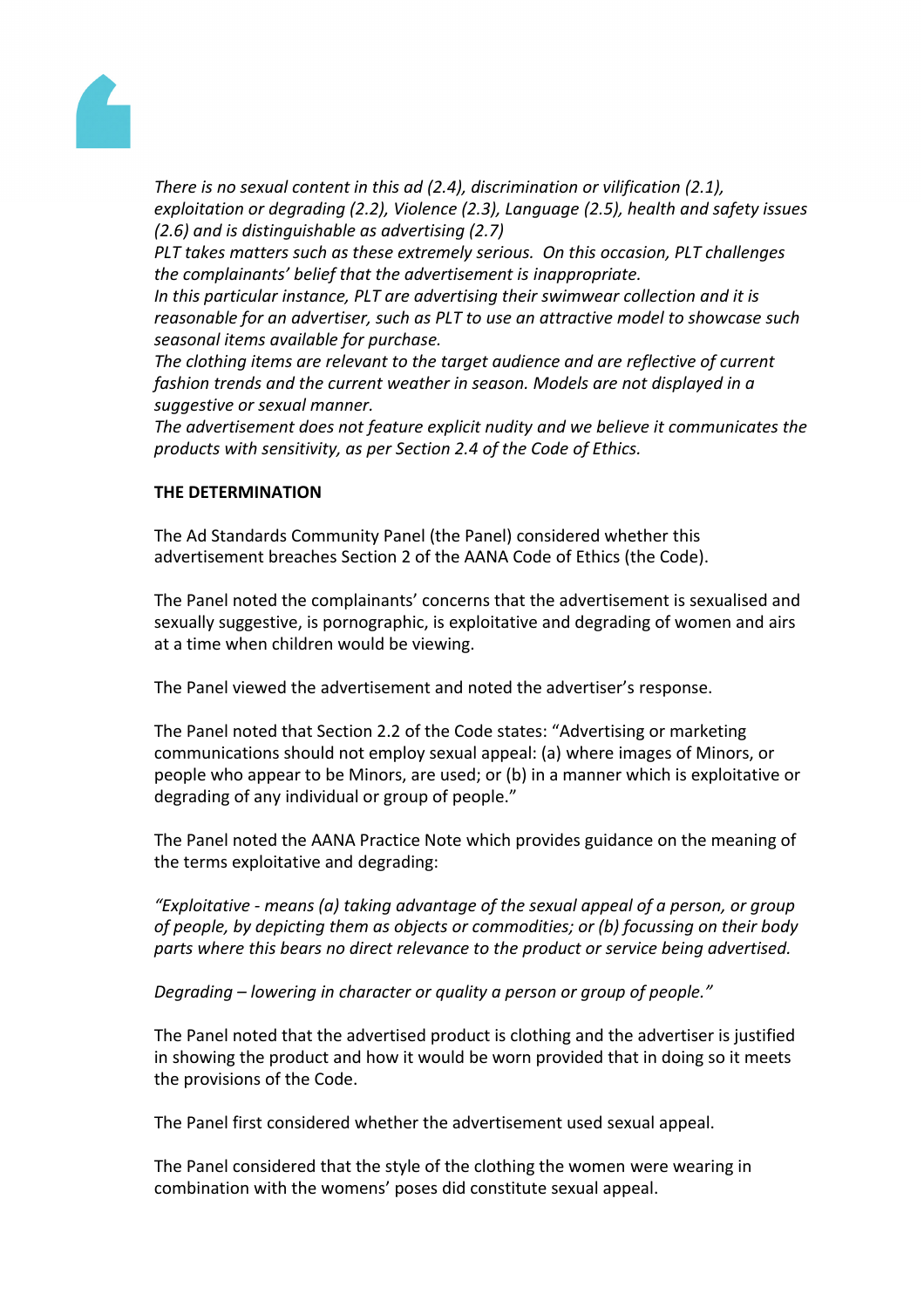

The Panel then considered whether the advertisement used sexual appeal in a manner that was exploitative of an individual or group of people.

The Panel noted that the clothing being advertised is skimpy in nature and the women modelling are buxom, and considered therefore that there is a lot of the women's skin and breasts visible due to the nature of the clothing being advertised and the models themselves. However the Panel considered that the close up scenes of the models are focussed on the product being advertised and are not gratuitously directed at the models' bodies.

The Panel considered that the women in the advertisement are depicted in activities where they are in control and depicted in a manner that appears confident and comfortable in the clothing they are modelling. The Panel also noted that the women are depicted in a manner that is similar to that used in music videos by male rap stars and that in this case the women are the focus of the activity. The Panel considered that the women were not depicted in a manner that was exploitative or degrading of women.

The Panel determined that the advertisement did not employ sexual appeal that was exploitative or degrading of any person or group of people and therefore did not breach Section 2.2 of the Code.

The Panel considered whether the advertisement was in breach of Section 2.4 of the Code. Section 2.4 of the Code states: "Advertising or Marketing Communications shall treat sex, sexuality and nudity with sensitivity to the relevant audience".

The Panel considered whether the advertisement contained sex, sexuality or nudity.

The Panel noted the Practice Note for the Code states:

*"Images which are not permitted are those which are highly sexually suggestive and inappropriate for the relevant audience. Explicit sexual depictions in marcomms, particularly where the depiction is not relevant to the product or service being advertised, are generally objectionable to the community and will offend Prevailing Community Standards."*

The Panel noted the complainants' concerns that the advertisement is sexualised and sexually suggestive, is pornographic and airs at a time when children would be viewing.

The Panel considered whether the advertisment depicted sex. The Panel noted the dictionary definition of sex most relevant to this section of the Code of Ethics is 'sexual intercourse; sexually stimulating or suggestive behaviour.' (Macquarie Dictionary 2006).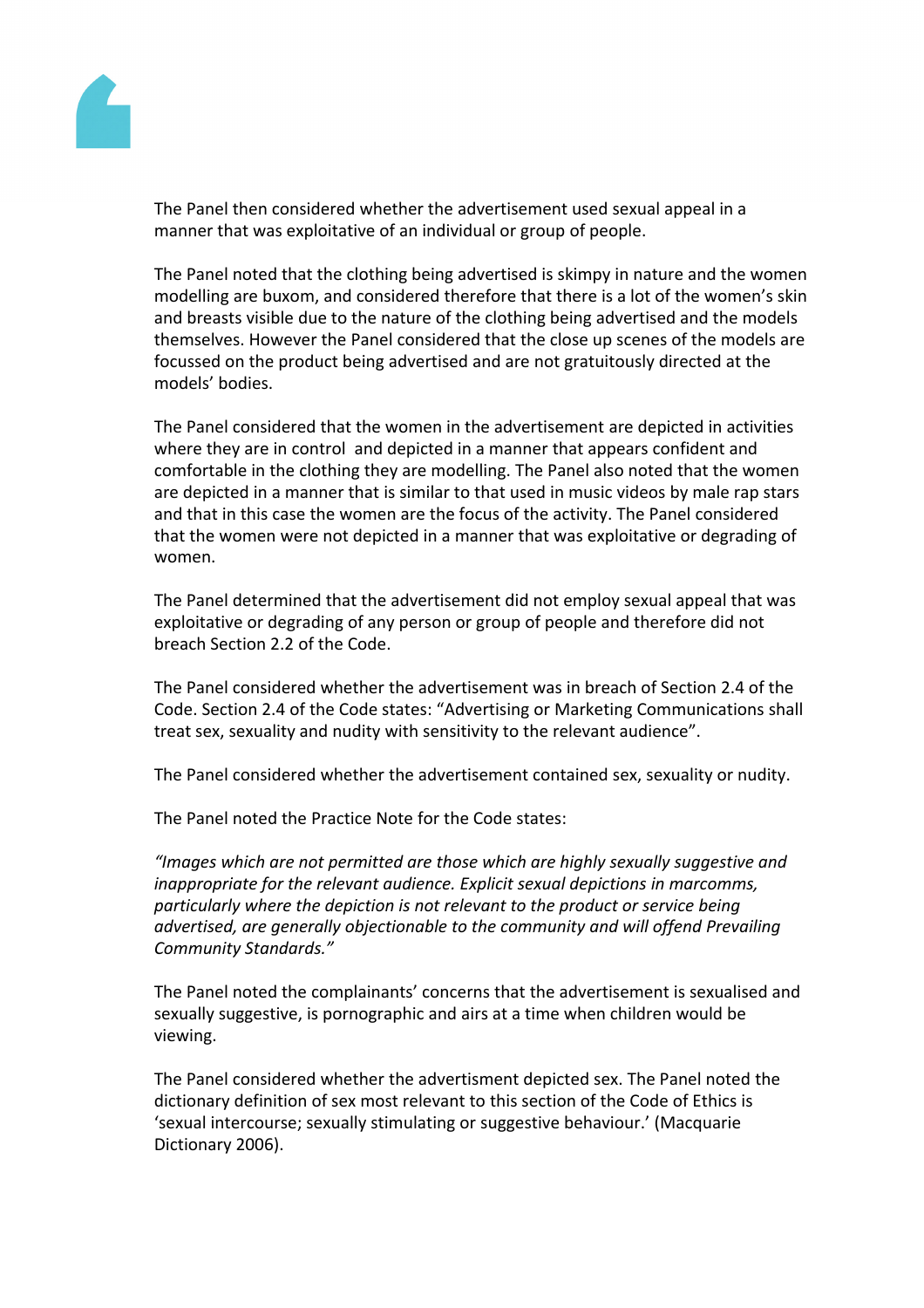

The Panel considered that the depiction of the women in the clothing shown is not of itself a depiction of sexual intercourse, sexual stimulation or suggestive behaviour and that the advertisement as a whole did not contain sex.

The Panel considered whether the advertisement contained sexuality.

The Panel noted the definition of sexuality includes 'sexual character, the physical fact of being either male or female; the state or fact of being heterosexual, homosexual or bisexual; sexual preference or orientation; one's capacity to experience and express sexual desire; the recognition or emphasising of sexual matters'. The Panel noted that the use of male or female actors in an advertisement is not of itself a depiction of sexuality.

The Panel considered that the style of clothing being promoted was quite revealing and that the posing and actions of the women in conjunction with the clothing was sexualised.

The Panel determined that the advertisement did contain sexuality.

The Panel considered whether the advertisement contained nudity and noted that the dictionary definition of nudity includes 'something nude or naked', and that nude and naked are defined to be 'unclothed and includes something 'without clothing or covering'. The Panel considered that the Code is intended for the Panel to consider the concept of nudity, and that partial nudity is factor when considering whether an advertisement firstly contains nudity and secondly treats that nudity with sensitivity to the relevant audience.

The Panel considered the Practice Note for the Code which provides:

*"Full frontal nudity and explicit pornographic language is not permitted. Images of genitalia are not acceptable. Images of nipples may be acceptable in advertisements for plastic surgery or art exhibits for example."*

The Panel noted that several scenes depicted women in high cut bikini bottoms which showed a large amount of buttocks, and considered that most members of the community would consider this to be a depiction of nudity.

The Panel considered that the depiction of the woman wearing this style of clothing was relevant to the product being promoted. The Panel considered that although it is reasonable for an advertiser to depict the product being promoted, the depiction of secuality and nudity should be treated with sensitivity to the relevant audience.

The Panel considered the meaning of 'sensitive' and noted that the definition of sensitive in this context can be explained as indicating that 'if you are sensitive to other people's needs, problems, or feelings, you show understanding and awareness of them.' (https://www.collinsdictionary.com/dictionary/english/sensitive)